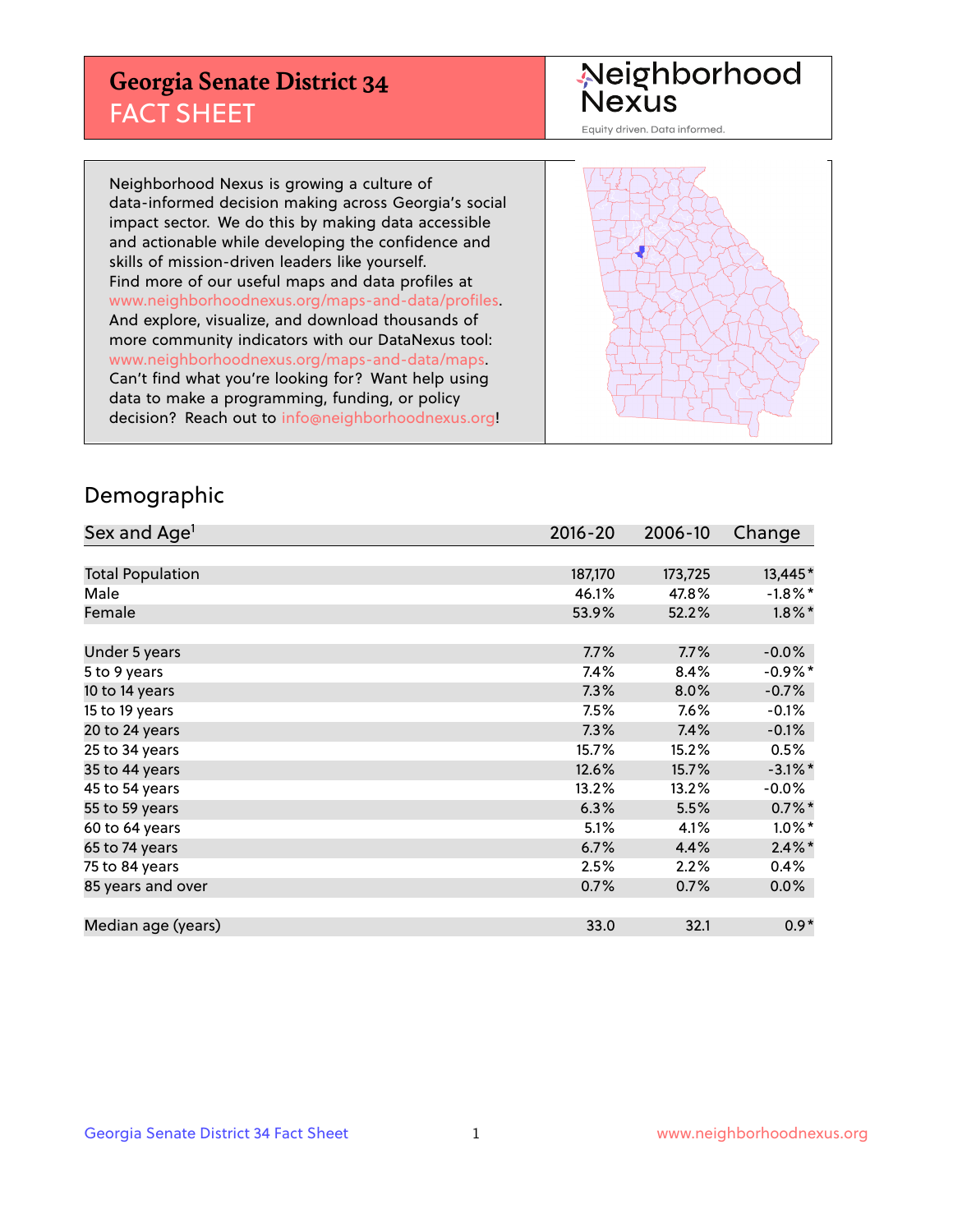## Demographic, continued...

| Race <sup>2</sup>                                            | $2016 - 20$ | 2006-10 | Change      |
|--------------------------------------------------------------|-------------|---------|-------------|
| <b>Total population</b>                                      | 187,170     | 173,725 | 13,445*     |
| One race                                                     | 96.8%       | 97.6%   | $-0.8\%$ *  |
| White                                                        | 16.7%       | 22.8%   | $-6.1\%$ *  |
| <b>Black or African American</b>                             | 70.6%       | 62.6%   | $8.0\%$ *   |
| American Indian and Alaska Native                            | 0.1%        | 0.2%    | $-0.1%$     |
| Asian                                                        | 3.3%        | 4.7%    | $-1.4\%$ *  |
| Native Hawaiian and Other Pacific Islander                   | 0.1%        | 0.1%    | $-0.0%$     |
| Some other race                                              | 6.0%        | 7.2%    | $-1.2%$     |
| Two or more races                                            | 3.2%        | 2.4%    | $0.8\%$ *   |
| Race alone or in combination with other race(s) <sup>3</sup> | $2016 - 20$ | 2006-10 | Change      |
|                                                              |             |         |             |
| Total population                                             | 187,170     | 173,725 | 13,445*     |
| White                                                        | 19.3%       | 24.5%   | $-5.2\%$ *  |
| <b>Black or African American</b>                             | 72.9%       | 64.3%   | $8.7\%$ *   |
| American Indian and Alaska Native                            | 0.8%        | 1.1%    | $-0.3%$     |
| Asian                                                        | 3.8%        | 4.9%    | $-1.1\%$ *  |
| Native Hawaiian and Other Pacific Islander                   | 0.1%        | 0.2%    | $-0.1%$     |
| Some other race                                              | 6.8%        | 7.5%    | $-0.7%$     |
|                                                              |             |         |             |
| Hispanic or Latino and Race <sup>4</sup>                     | $2016 - 20$ | 2006-10 | Change      |
|                                                              |             |         |             |
| <b>Total population</b>                                      | 187,170     | 173,725 | 13,445*     |
| Hispanic or Latino (of any race)                             | 12.1%       | 12.9%   | $-0.8%$     |
| Not Hispanic or Latino                                       | 87.9%       | 87.1%   | 0.8%        |
| White alone                                                  | 12.0%       | 18.1%   | $-6.0\%$ *  |
| Black or African American alone                              | 69.6%       | 61.9%   | $7.8\%$ *   |
| American Indian and Alaska Native alone                      | 0.1%        | 0.1%    | $-0.0%$     |
| Asian alone                                                  | 3.3%        | 4.6%    | $-1.3\%$ *  |
| Native Hawaiian and Other Pacific Islander alone             | 0.1%        | 0.1%    | $-0.0%$     |
| Some other race alone                                        | 0.3%        | 0.4%    | $-0.1%$     |
| Two or more races                                            | 2.4%        | 1.9%    | 0.5%        |
| U.S. Citizenship Status <sup>5</sup>                         | $2016 - 20$ | 2006-10 | Change      |
|                                                              |             |         |             |
| Foreign-born population                                      | 22,110      | 25,781  | $-3,671*$   |
| Naturalized U.S. citizen                                     | 46.5%       | 34.5%   | 12.0%*      |
| Not a U.S. citizen                                           | 53.5%       | 65.5%   | $-12.0\%$ * |
| Citizen, Voting Age Population <sup>6</sup>                  | $2016 - 20$ | 2006-10 | Change      |
| Citizen, 18 and over population                              | 125,559     | 108,717 | 16,842*     |
| Male                                                         | 43.8%       | 44.9%   | $-1.1%$     |
| Female                                                       | 56.2%       | 55.1%   | 1.1%        |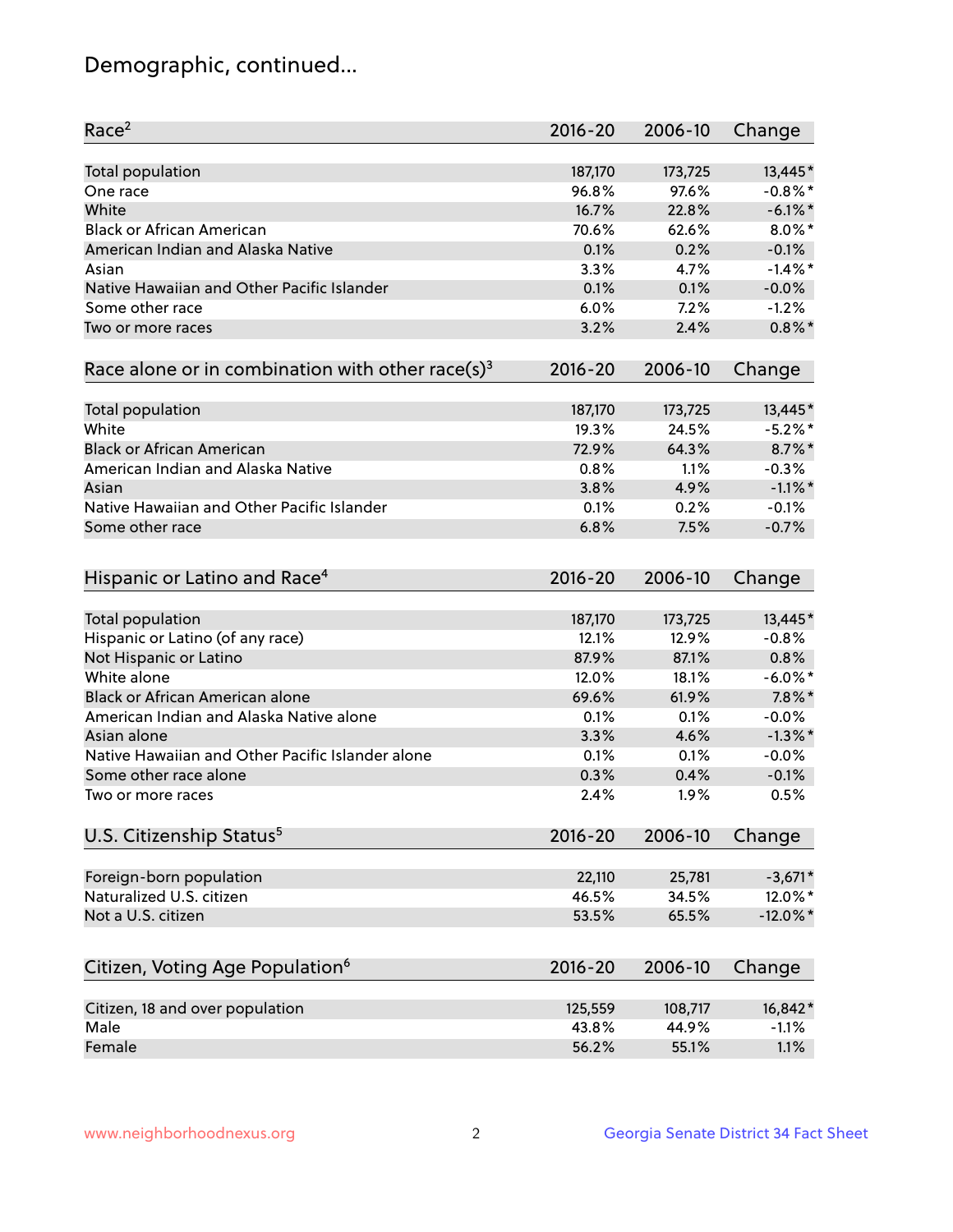#### Economic

| Income <sup>7</sup>                                 | $2016 - 20$ | 2006-10 | Change     |
|-----------------------------------------------------|-------------|---------|------------|
|                                                     |             |         |            |
| All households                                      | 66,538      | 59,122  | 7,416*     |
| Less than \$10,000                                  | $6.7\%$     | 6.6%    | 0.1%       |
| \$10,000 to \$14,999                                | 4.2%        | 5.5%    | $-1.4\%$ * |
| \$15,000 to \$24,999                                | 11.7%       | 13.9%   | $-2.2%$ *  |
| \$25,000 to \$34,999                                | 12.4%       | 14.3%   | $-1.9%$ *  |
| \$35,000 to \$49,999                                | 17.3%       | 18.7%   | $-1.4%$    |
| \$50,000 to \$74,999                                | 19.8%       | 18.9%   | 0.8%       |
| \$75,000 to \$99,999                                | 12.1%       | 10.3%   | $1.8\%$ *  |
| \$100,000 to \$149,999                              | 10.3%       | 9.0%    | 1.3%       |
| \$150,000 to \$199,999                              | 3.9%        | 1.7%    | $2.2\%$ *  |
| \$200,000 or more                                   | 1.8%        | 1.2%    | 0.6%       |
| Median household income (dollars)                   | 47,806      | 42,260  | 5,546*     |
| Mean household income (dollars)                     | 61,268      | 53,136  | $8,131*$   |
| With earnings                                       | 82.6%       | 86.0%   | $-3.4\%$ * |
| Mean earnings (dollars)                             | 59,668      | 51,890  | 7,778 *    |
| <b>With Social Security</b>                         | 25.0%       | 19.7%   | $5.3\%$ *  |
| Mean Social Security income (dollars)               | 18,365      | 13,989  | 4,376*     |
| With retirement income                              | 18.2%       | 15.5%   | $2.7\%$ *  |
| Mean retirement income (dollars)                    | 23,504      | 19,988  | $3,516*$   |
| With Supplemental Security Income                   | 7.0%        | 4.1%    | $2.9\%*$   |
| Mean Supplemental Security Income (dollars)         | 10,009      | 7,766   | $2,244*$   |
| With cash public assistance income                  | 1.8%        | 2.0%    | $-0.2%$    |
| Mean cash public assistance income (dollars)        | 1,016       | 3,819   | $-2,803*$  |
| With Food Stamp/SNAP benefits in the past 12 months | 20.1%       | 13.5%   | $6.6\%$ *  |
|                                                     |             |         |            |
| Families                                            | 43,670      | 38,669  | $5,001*$   |
| Less than \$10,000                                  | 5.7%        | 5.3%    | 0.4%       |
| \$10,000 to \$14,999                                | 3.0%        | 4.5%    | $-1.5%$    |
| \$15,000 to \$24,999                                | 10.4%       | 12.0%   | $-1.5%$    |
| \$25,000 to \$34,999                                | 10.7%       | 12.4%   | $-1.7%$    |
| \$35,000 to \$49,999                                | 16.3%       | 17.9%   | $-1.6%$    |
| \$50,000 to \$74,999                                | 19.8%       | 19.6%   | 0.2%       |
| \$75,000 to \$99,999                                | 13.4%       | 12.8%   | 0.6%       |
| \$100,000 to \$149,999                              | 12.5%       | 11.7%   | 0.9%       |
| \$150,000 to \$199,999                              | 5.4%        | 2.4%    | $3.0\%$ *  |
| \$200,000 or more                                   | 2.6%        | 1.4%    | 1.2%       |
| Median family income (dollars)                      | 54,173      | 47,874  | $6,299*$   |
| Mean family income (dollars)                        | 68,822      | 59,478  | 9,344*     |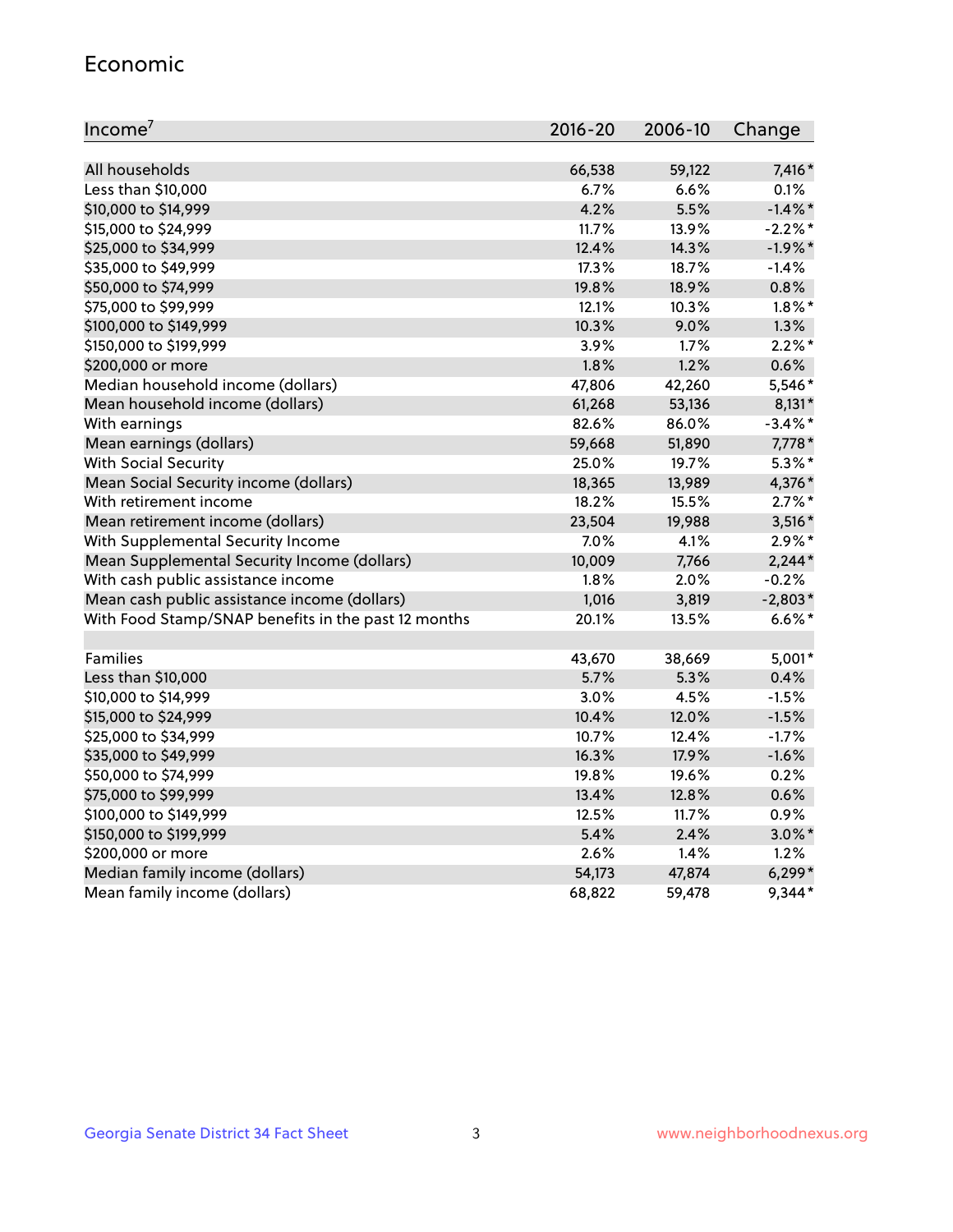## Economic, continued...

| Income, continued <sup>8</sup>                                        | $2016 - 20$ | 2006-10 | Change      |
|-----------------------------------------------------------------------|-------------|---------|-------------|
|                                                                       |             |         |             |
| Nonfamily households                                                  | 22,868      | 20,453  | $2,415*$    |
| Median nonfamily income (dollars)                                     | 34,002      | 32,277  | $1,725*$    |
| Mean nonfamily income (dollars)                                       | 41,359      | 38,236  | $3,123*$    |
| Median earnings for workers (dollars)                                 | 28,937      | 26,628  | 2,309*      |
| Median earnings for male full-time, year-round workers<br>(dollars)   | 40,229      | 35,276  | 4,954*      |
| Median earnings for female full-time, year-round workers<br>(dollars) | 34,670      | 32,954  | $1,716*$    |
| Per capita income (dollars)                                           | 22,664      | 19,377  | $3,287*$    |
|                                                                       |             |         |             |
| Families and People Below Poverty Level <sup>9</sup>                  | $2016 - 20$ | 2006-10 | Change      |
| <b>All families</b>                                                   | 14.6%       | 14.0%   | 0.6%        |
| With related children under 18 years                                  | 21.0%       | 20.2%   | 0.9%        |
| With related children under 5 years only                              | 25.4%       | 17.6%   | 7.7%        |
| Married couple families                                               | 6.5%        | 7.1%    | $-0.6%$     |
| With related children under 18 years                                  | 8.9%        | 11.0%   | $-2.1%$     |
| With related children under 5 years only                              | 12.4%       | 9.7%    | 2.7%        |
| Families with female householder, no husband present                  | 25.2%       | 25.7%   | $-0.5%$     |
| With related children under 18 years                                  | 31.6%       | 31.4%   | 0.2%        |
| With related children under 5 years only                              | 36.1%       | 32.6%   | 3.5%        |
|                                                                       |             |         |             |
| All people                                                            | 17.9%       | 17.7%   | 0.2%        |
| Under 18 years                                                        | 26.4%       | 26.4%   | $-0.0%$     |
| Related children under 18 years                                       | 26.1%       | 25.9%   | 0.2%        |
| Related children under 5 years                                        | 28.8%       | 31.1%   | $-2.3%$     |
| Related children 5 to 17 years                                        | 25.0%       | 24.0%   | 1.0%        |
| 18 years and over                                                     | 14.8%       | 14.1%   | 0.6%        |
| 18 to 64 years                                                        | 15.6%       | 14.8%   | 0.9%        |
| 65 years and over                                                     | 9.3%        | 8.7%    | 0.6%        |
| People in families                                                    | 16.7%       | 16.5%   | 0.2%        |
| Unrelated individuals 15 years and over                               | 23.1%       | 23.0%   | 0.0%        |
|                                                                       |             |         |             |
| Non-Hispanic white people                                             | 15.1%       | 8.9%    | $6.2%$ *    |
| Black or African-American people                                      | 18.1%       | 16.4%   | 1.7%        |
| Asian people                                                          | 8.7%        | 8.7%    | $-0.1%$     |
| Hispanic or Latino people                                             | 22.4%       | 39.6%   | $-17.2\%$ * |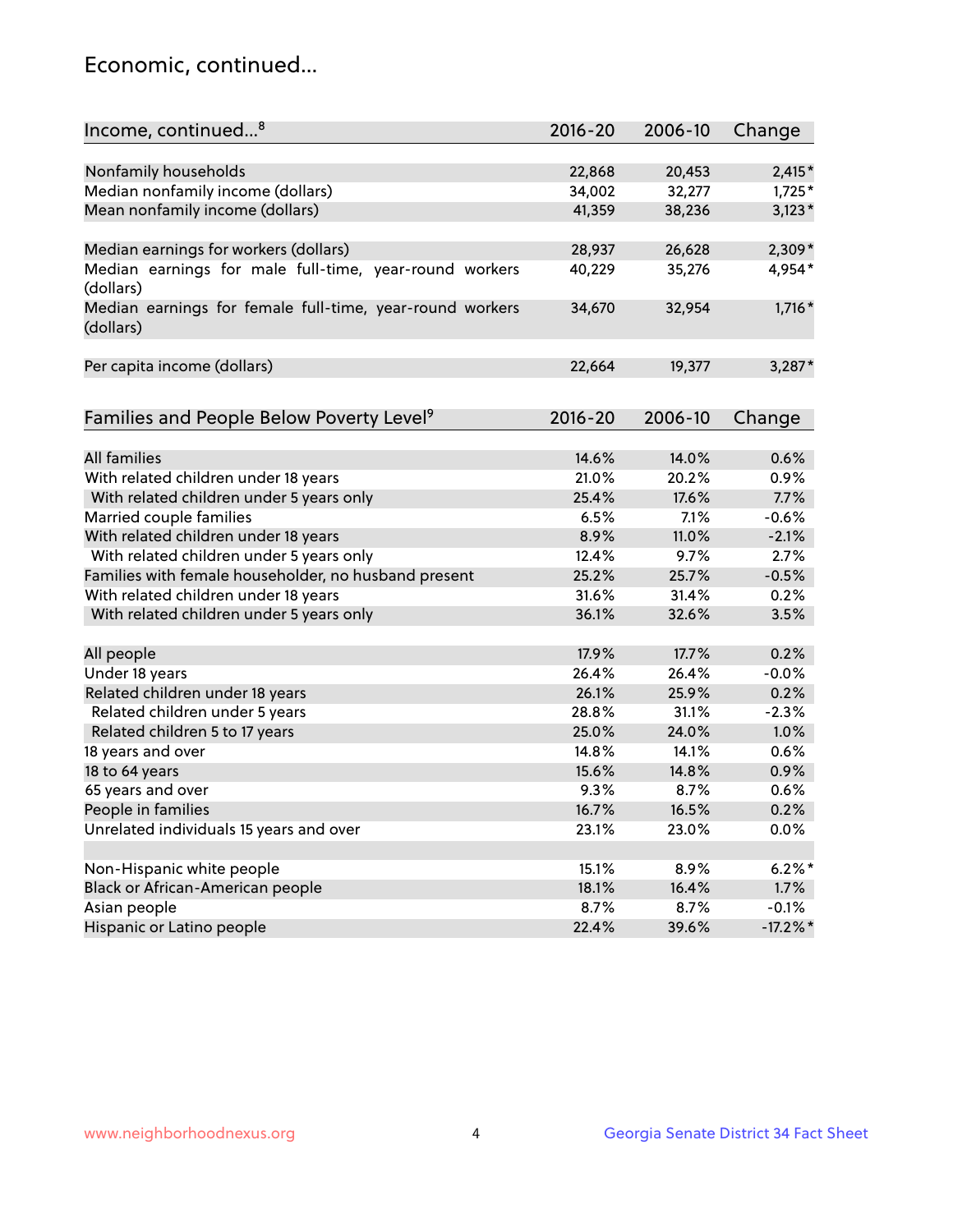## Employment

| Employment Status <sup>10</sup>                                             | $2016 - 20$ | 2006-10 | Change     |
|-----------------------------------------------------------------------------|-------------|---------|------------|
|                                                                             |             |         |            |
| Population 16 years and over                                                | 142,471     | 129,180 | 13,291*    |
| In labor force                                                              | 66.4%       | 70.0%   | $-3.6\%$ * |
| Civilian labor force                                                        | 66.3%       | 69.7%   | $-3.4\%$ * |
| Employed                                                                    | 61.5%       | 60.7%   | 0.9%       |
| Unemployed                                                                  | 4.8%        | 9.1%    | $-4.3\%$ * |
| <b>Armed Forces</b>                                                         | 0.1%        | 0.3%    | $-0.2%$    |
| Not in labor force                                                          | 33.6%       | 30.0%   | $3.6\%$ *  |
| Civilian labor force                                                        | 94,452      | 90,080  | 4,372*     |
| <b>Unemployment Rate</b>                                                    | 7.2%        | 13.0%   | $-5.8\%$ * |
|                                                                             |             |         |            |
| Females 16 years and over                                                   | 78,948      | 68,897  | 10,051*    |
| In labor force                                                              | 64.0%       | 65.9%   | $-1.9%$    |
| Civilian labor force                                                        | 63.9%       | 65.8%   | $-1.8%$    |
| Employed                                                                    | 59.0%       | 57.4%   | 1.6%       |
| Own children of the householder under 6 years                               | 16,196      | 15,234  | 962        |
|                                                                             | 71.3%       | 67.2%   | 4.1%       |
| All parents in family in labor force                                        |             |         |            |
| Own children of the householder 6 to 17 years                               | 30,918      | 30,931  | $-13$      |
| All parents in family in labor force                                        | 74.4%       | 78.2%   | $-3.9%$    |
|                                                                             |             |         |            |
| Industry <sup>11</sup>                                                      | $2016 - 20$ | 2006-10 | Change     |
|                                                                             |             |         |            |
| Civilian employed population 16 years and over                              | 87,672      | 78,364  | $9,308*$   |
| Agriculture, forestry, fishing and hunting, and mining                      | 0.3%        | 0.3%    | 0.0%       |
| Construction                                                                | 7.2%        | 9.4%    | $-2.2\%$ * |
| Manufacturing                                                               | 7.0%        | 7.1%    | $-0.1%$    |
| Wholesale trade                                                             | 3.3%        | 3.4%    | $-0.1%$    |
| Retail trade                                                                | 12.4%       | 11.6%   | 0.8%       |
| Transportation and warehousing, and utilities                               | 13.6%       | 13.4%   | 0.3%       |
| Information                                                                 | 1.9%        | 1.9%    | $-0.1%$    |
| Finance and insurance, and real estate and rental and leasing               | 4.5%        | 6.7%    | $-2.3\%$ * |
| Professional, scientific, and management, and administrative                | 8.8%        | 9.8%    | $-1.0%$    |
| and waste management services                                               |             |         |            |
| Educational services, and health care and social assistance                 | 19.2%       | 16.0%   | $3.1\%$ *  |
| Arts, entertainment, and recreation, and accommodation and<br>food services | 12.7%       | 8.7%    | $4.0\%$ *  |
| Other services, except public administration                                | 4.9%        | 4.9%    | $-0.1%$    |
| Public administration                                                       | 4.3%        | 6.6%    | $-2.3\%$ * |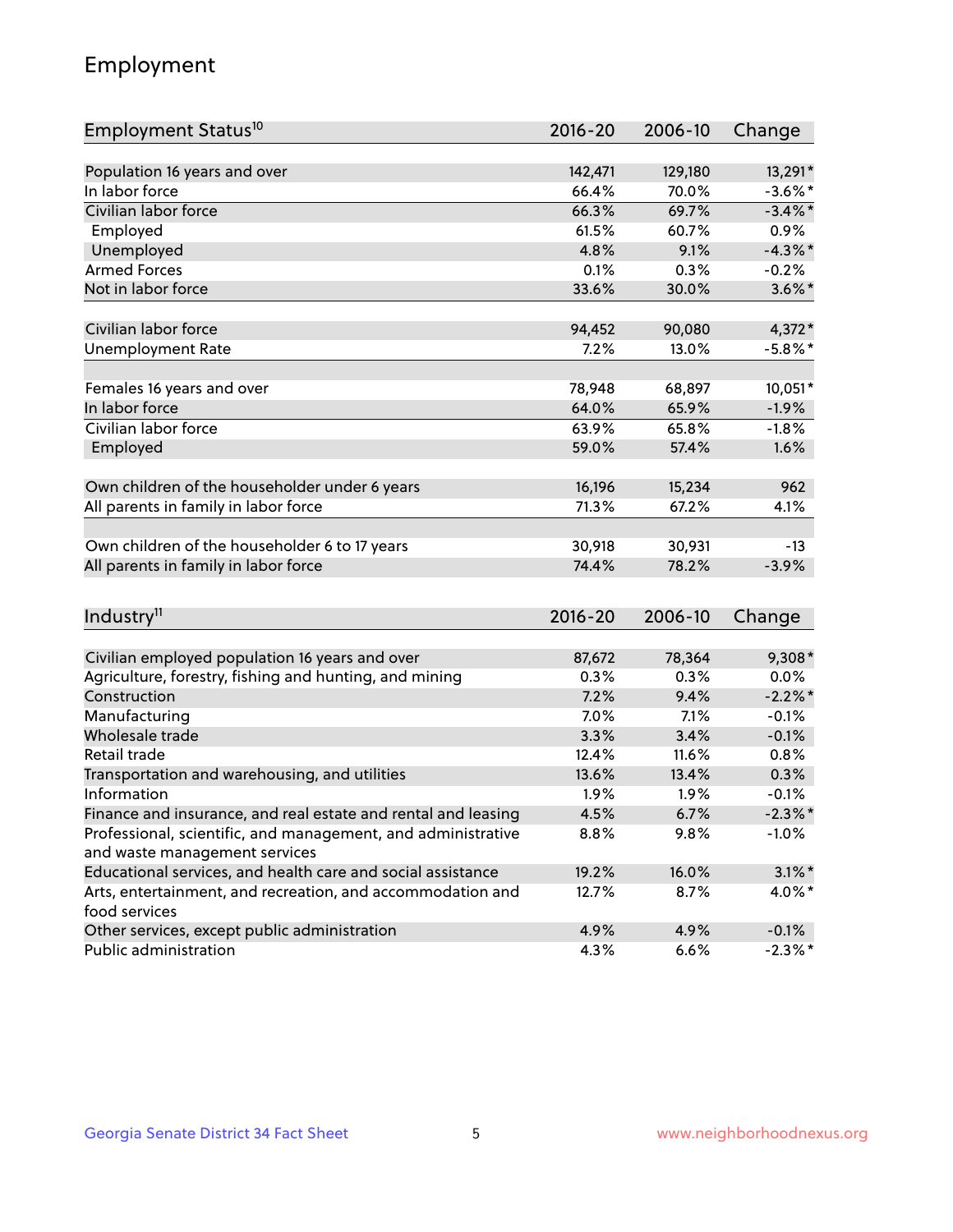## Employment, continued...

| Civilian employed population 16 years and over<br>78,364<br>87,672<br>$9,308*$<br>Management, business, science, and arts occupations<br>24.7%<br>23.3%<br>$1.4\%$ *<br>20.7%<br>$2.5\%$ *<br>Service occupations<br>18.2%<br>Sales and office occupations<br>24.8%<br>28.3%<br>$-3.5%$ *<br>9.1%<br>$-2.7\%$ *<br>Natural<br>and<br>11.9%<br>resources,<br>construction,<br>maintenance<br>occupations<br>$2.3\%$ *<br>Production, transportation, and material moving occupations<br>20.7%<br>18.4%<br>Class of Worker <sup>13</sup><br>$2016 - 20$<br>2006-10<br>Change<br>Civilian employed population 16 years and over<br>78,364<br>9,308*<br>87,672<br>Private wage and salary workers<br>82.6%<br>80.3%<br>2.3%<br>$-2.6\%$ *<br>15.6%<br>Government workers<br>13.0%<br>Self-employed in own not incorporated business workers<br>4.3%<br>0.2%<br>4.1% |
|-----------------------------------------------------------------------------------------------------------------------------------------------------------------------------------------------------------------------------------------------------------------------------------------------------------------------------------------------------------------------------------------------------------------------------------------------------------------------------------------------------------------------------------------------------------------------------------------------------------------------------------------------------------------------------------------------------------------------------------------------------------------------------------------------------------------------------------------------------------------|
|                                                                                                                                                                                                                                                                                                                                                                                                                                                                                                                                                                                                                                                                                                                                                                                                                                                                 |
|                                                                                                                                                                                                                                                                                                                                                                                                                                                                                                                                                                                                                                                                                                                                                                                                                                                                 |
|                                                                                                                                                                                                                                                                                                                                                                                                                                                                                                                                                                                                                                                                                                                                                                                                                                                                 |
|                                                                                                                                                                                                                                                                                                                                                                                                                                                                                                                                                                                                                                                                                                                                                                                                                                                                 |
|                                                                                                                                                                                                                                                                                                                                                                                                                                                                                                                                                                                                                                                                                                                                                                                                                                                                 |
|                                                                                                                                                                                                                                                                                                                                                                                                                                                                                                                                                                                                                                                                                                                                                                                                                                                                 |
|                                                                                                                                                                                                                                                                                                                                                                                                                                                                                                                                                                                                                                                                                                                                                                                                                                                                 |
|                                                                                                                                                                                                                                                                                                                                                                                                                                                                                                                                                                                                                                                                                                                                                                                                                                                                 |
|                                                                                                                                                                                                                                                                                                                                                                                                                                                                                                                                                                                                                                                                                                                                                                                                                                                                 |
|                                                                                                                                                                                                                                                                                                                                                                                                                                                                                                                                                                                                                                                                                                                                                                                                                                                                 |
|                                                                                                                                                                                                                                                                                                                                                                                                                                                                                                                                                                                                                                                                                                                                                                                                                                                                 |
|                                                                                                                                                                                                                                                                                                                                                                                                                                                                                                                                                                                                                                                                                                                                                                                                                                                                 |
|                                                                                                                                                                                                                                                                                                                                                                                                                                                                                                                                                                                                                                                                                                                                                                                                                                                                 |
| <b>Unpaid family workers</b><br>0.1%<br>0.1%<br>0.0%                                                                                                                                                                                                                                                                                                                                                                                                                                                                                                                                                                                                                                                                                                                                                                                                            |
| Job Flows <sup>14</sup><br>2019<br>2010<br>Change                                                                                                                                                                                                                                                                                                                                                                                                                                                                                                                                                                                                                                                                                                                                                                                                               |
|                                                                                                                                                                                                                                                                                                                                                                                                                                                                                                                                                                                                                                                                                                                                                                                                                                                                 |
| Total Jobs in district<br>110,182<br>110,363<br>$-181$                                                                                                                                                                                                                                                                                                                                                                                                                                                                                                                                                                                                                                                                                                                                                                                                          |
| Held by residents of district<br>0.2%<br>12.4%<br>12.3%                                                                                                                                                                                                                                                                                                                                                                                                                                                                                                                                                                                                                                                                                                                                                                                                         |
| Held by non-residents of district<br>$-0.2%$<br>87.6%<br>87.7%                                                                                                                                                                                                                                                                                                                                                                                                                                                                                                                                                                                                                                                                                                                                                                                                  |
| Jobs by Industry Sector <sup>15</sup><br>2019<br>2010<br>Change                                                                                                                                                                                                                                                                                                                                                                                                                                                                                                                                                                                                                                                                                                                                                                                                 |
| Total Jobs in district<br>$-181$                                                                                                                                                                                                                                                                                                                                                                                                                                                                                                                                                                                                                                                                                                                                                                                                                                |
| 110,182<br>110,363                                                                                                                                                                                                                                                                                                                                                                                                                                                                                                                                                                                                                                                                                                                                                                                                                                              |
| Goods Producing sectors<br>7.1%<br>5.5%<br>1.6%                                                                                                                                                                                                                                                                                                                                                                                                                                                                                                                                                                                                                                                                                                                                                                                                                 |
| Trade, Transportation, and Utilities sectors<br>55.5%<br>59.0%<br>$-3.6%$                                                                                                                                                                                                                                                                                                                                                                                                                                                                                                                                                                                                                                                                                                                                                                                       |
| All Other Services sectors<br>37.5%<br>1.9%<br>35.5%                                                                                                                                                                                                                                                                                                                                                                                                                                                                                                                                                                                                                                                                                                                                                                                                            |
| Total Jobs in district held by district residents<br>13,691<br>13,529<br>162                                                                                                                                                                                                                                                                                                                                                                                                                                                                                                                                                                                                                                                                                                                                                                                    |
| <b>Goods Producing sectors</b><br>7.1%<br>6.1%<br>0.9%                                                                                                                                                                                                                                                                                                                                                                                                                                                                                                                                                                                                                                                                                                                                                                                                          |
| Trade, Transportation, and Utilities sectors<br>0.2%<br>42.6%<br>42.5%                                                                                                                                                                                                                                                                                                                                                                                                                                                                                                                                                                                                                                                                                                                                                                                          |
| All Other Services sectors<br>$-1.1%$<br>50.3%<br>51.4%                                                                                                                                                                                                                                                                                                                                                                                                                                                                                                                                                                                                                                                                                                                                                                                                         |
|                                                                                                                                                                                                                                                                                                                                                                                                                                                                                                                                                                                                                                                                                                                                                                                                                                                                 |
| Jobs by Earnings <sup>16</sup><br>2019<br>2010<br>Change                                                                                                                                                                                                                                                                                                                                                                                                                                                                                                                                                                                                                                                                                                                                                                                                        |
|                                                                                                                                                                                                                                                                                                                                                                                                                                                                                                                                                                                                                                                                                                                                                                                                                                                                 |
| Total Jobs in district<br>$-181$<br>110,182<br>110,363                                                                                                                                                                                                                                                                                                                                                                                                                                                                                                                                                                                                                                                                                                                                                                                                          |
| Jobs with earnings \$1250/month or less<br>19.9%<br>19.4%<br>0.5%                                                                                                                                                                                                                                                                                                                                                                                                                                                                                                                                                                                                                                                                                                                                                                                               |
| Jobs with earnings \$1251/month to \$3333/month<br>$-8.3%$<br>30.0%<br>38.3%                                                                                                                                                                                                                                                                                                                                                                                                                                                                                                                                                                                                                                                                                                                                                                                    |
| Jobs with earnings greater than \$3333/month<br>50.1%<br>7.9%<br>42.3%                                                                                                                                                                                                                                                                                                                                                                                                                                                                                                                                                                                                                                                                                                                                                                                          |
| Total Jobs in district held by district residents<br>13,691<br>13,529<br>162                                                                                                                                                                                                                                                                                                                                                                                                                                                                                                                                                                                                                                                                                                                                                                                    |
| Jobs with earnings \$1250/month or less<br>26.6%<br>27.8%<br>$-1.1%$                                                                                                                                                                                                                                                                                                                                                                                                                                                                                                                                                                                                                                                                                                                                                                                            |
| Jobs with earnings \$1251/month to \$3333/month<br>42.7%<br>48.9%<br>$-6.2%$                                                                                                                                                                                                                                                                                                                                                                                                                                                                                                                                                                                                                                                                                                                                                                                    |
| Jobs with earnings greater than \$3333/month<br>30.7%<br>23.4%<br>7.3%                                                                                                                                                                                                                                                                                                                                                                                                                                                                                                                                                                                                                                                                                                                                                                                          |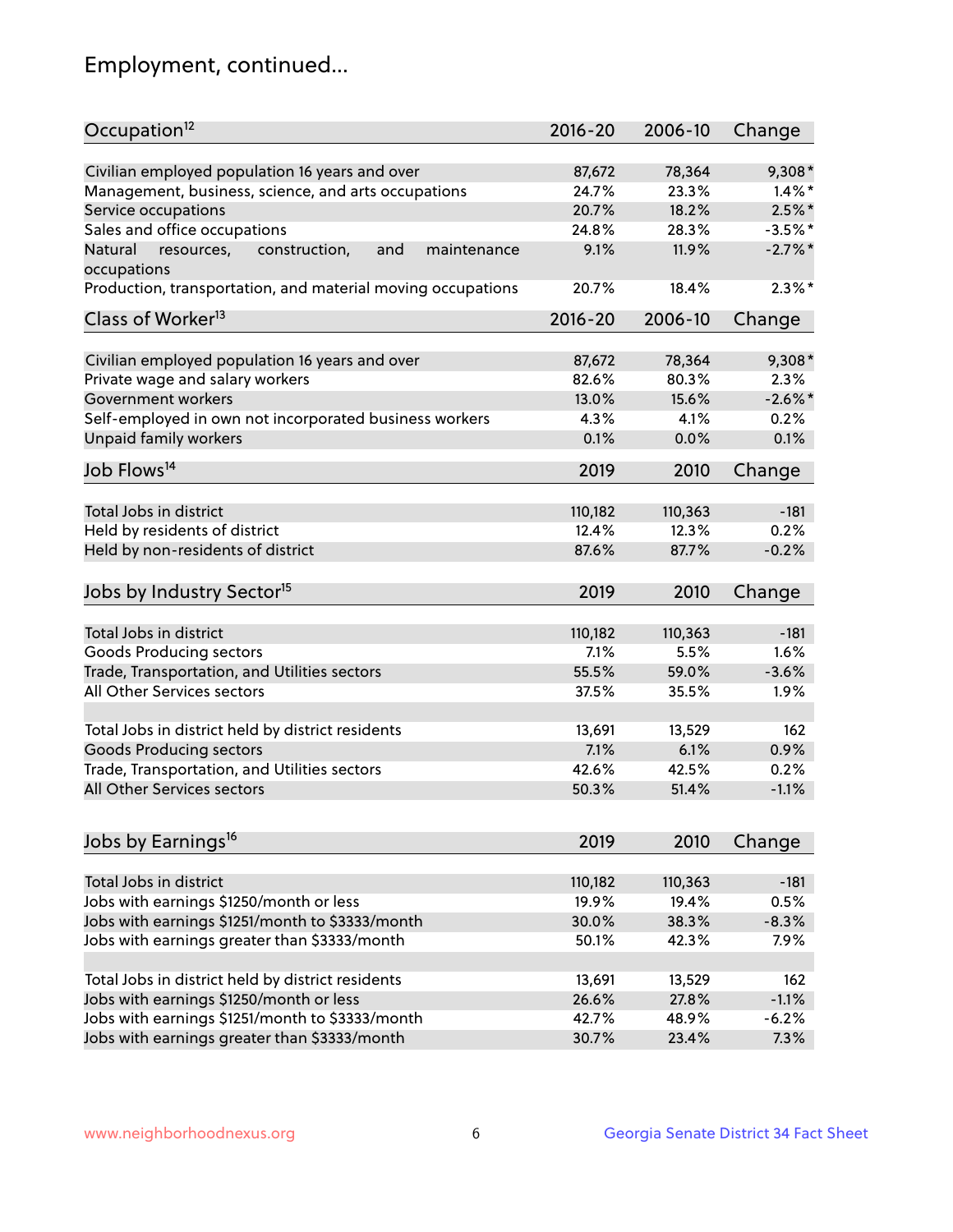## Employment, continued...

| Jobs by Age of Worker <sup>17</sup>               | 2019    | 2010    | Change   |
|---------------------------------------------------|---------|---------|----------|
|                                                   |         |         |          |
| Total Jobs in district                            | 110,182 | 110,363 | $-181$   |
| Jobs with workers age 29 or younger               | 19.3%   | 18.5%   | 0.8%     |
| Jobs with workers age 30 to 54                    | 55.5%   | 65.7%   | $-10.2%$ |
| Jobs with workers age 55 or older                 | 25.2%   | 15.8%   | 9.4%     |
|                                                   |         |         |          |
| Total Jobs in district held by district residents | 13,691  | 13,529  | 162      |
| Jobs with workers age 29 or younger               | 24.0%   | 23.5%   | 0.4%     |
| Jobs with workers age 30 to 54                    | 52.1%   | 58.7%   | $-6.6%$  |
| Jobs with workers age 55 or older                 | 23.9%   | 17.7%   | 6.2%     |
|                                                   |         |         |          |

#### Education

| School Enrollment <sup>18</sup>                | $2016 - 20$ | 2006-10 | Change     |
|------------------------------------------------|-------------|---------|------------|
|                                                |             |         |            |
| Population 3 years and over enrolled in school | 51,465      | 49,671  | 1,793      |
| Nursery school, preschool                      | 5.5%        | 6.5%    | $-1.0%$    |
| Kindergarten                                   | 5.9%        | 5.5%    | 0.4%       |
| Elementary school (grades 1-8)                 | 42.6%       | 45.6%   | $-3.0\%$ * |
| High school (grades 9-12)                      | 22.7%       | 22.1%   | 0.6%       |
| College or graduate school                     | 23.3%       | 20.3%   | $3.0\%$ *  |
| Educational Attainment <sup>19</sup>           | $2016 - 20$ | 2006-10 | Change     |
|                                                |             |         |            |
| Population 25 years and over                   | 117,526     | 105,808 | $11,718*$  |
| Less than 9th grade                            | 6.0%        | 7.1%    | $-1.1%$    |
| 9th to 12th grade, no diploma                  | 7.8%        | 10.7%   | $-2.9\%$ * |
| High school graduate (includes equivalency)    | 33.9%       | 32.7%   | 1.2%       |
| Some college, no degree                        | 22.3%       | 24.3%   | $-2.0\%$ * |
| Associate's degree                             | 9.4%        | 6.4%    | $3.0\%$ *  |
| Bachelor's degree                              | 13.2%       | 13.1%   | 0.1%       |
| Graduate or professional degree                | $7.5\%$     | $5.8\%$ | $1.8\%$    |
|                                                |             |         |            |
| Percent high school graduate or higher         | 86.2%       | 82.2%   | $4.0\%$ *  |
| Percent bachelor's degree or higher            | 20.7%       | 18.8%   | $1.9\%$    |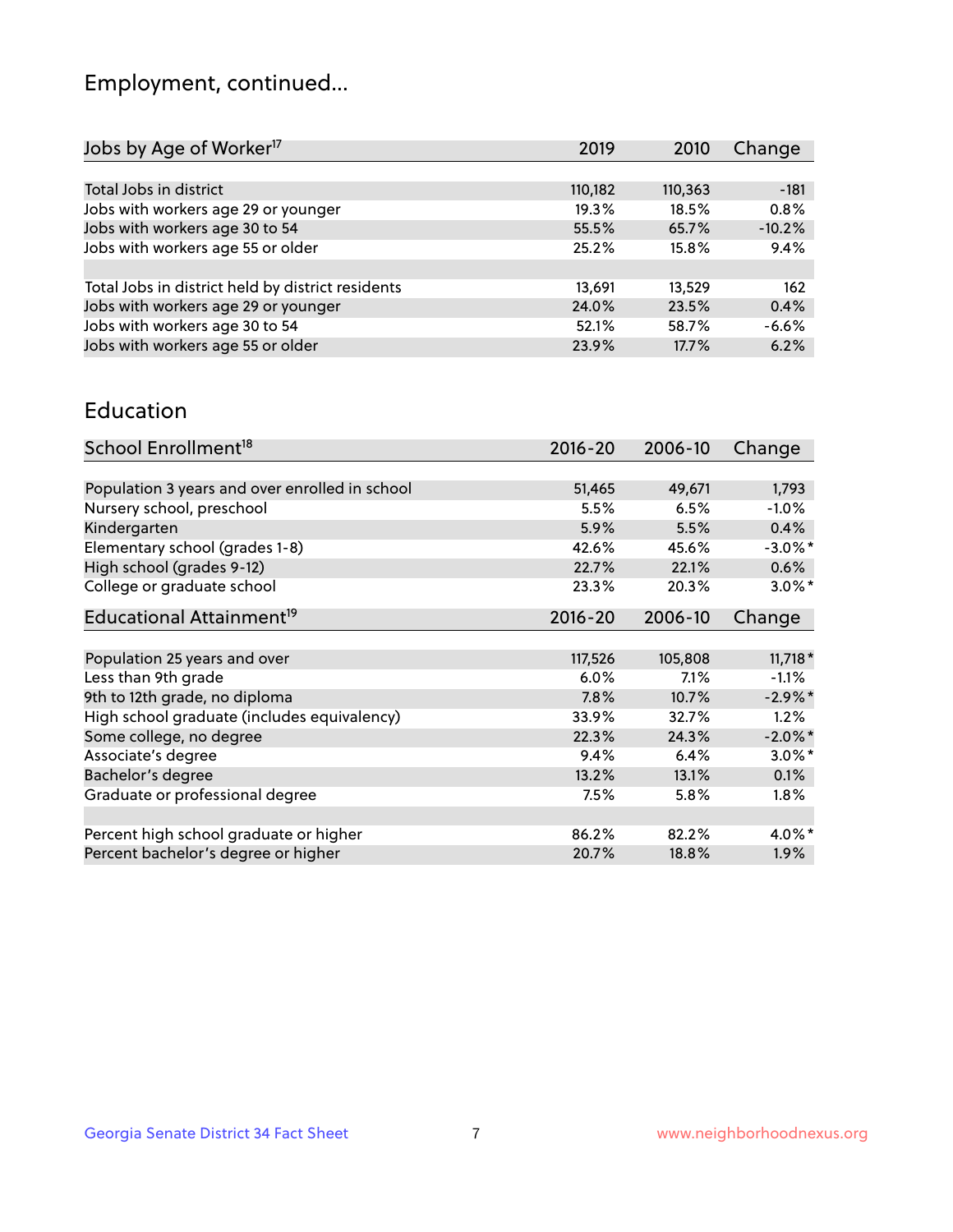## Housing

| Households by Type <sup>20</sup>                     | 2016-20      | 2006-10      | Change          |
|------------------------------------------------------|--------------|--------------|-----------------|
|                                                      |              |              |                 |
| <b>Total households</b>                              | 66,538       | 59,122       | 7,416 *         |
| Family households (families)                         | 65.6%        | 65.4%        | 0.2%            |
| With own children under 18 years                     | 29.3%        | 33.6%        | $-4.3\%$ *      |
| Married-couple family                                | 31.9%        | 37.8%        | $-5.9\%$ *      |
| With own children of the householder under 18 years  | 12.5%        | 17.9%        | $-5.4\%$ *      |
| Male householder, no wife present, family            | 7.6%         | 5.6%         | $2.0\%$ *       |
| With own children of the householder under 18 years  | 3.0%         | 2.2%         | 0.8%            |
| Female householder, no husband present, family       | 26.1%        | 22.0%        | $4.1\%$ *       |
| With own children of the householder under 18 years  | 13.8%        | 13.4%        | 0.3%            |
| Nonfamily households                                 | 34.4%        | 34.6%        | $-0.2%$         |
| Householder living alone                             | 28.5%        | 29.5%        | $-0.9%$         |
| 65 years and over                                    | 7.9%         | 5.4%         | $2.5%$ *        |
|                                                      |              |              |                 |
| Households with one or more people under 18 years    | 35.2%        | 39.5%        | $-4.3\%$ *      |
| Households with one or more people 65 years and over | 21.5%        | 15.7%        | $5.8\%$ *       |
|                                                      |              |              |                 |
| Average household size                               | 2.79         | 2.88         | $-0.10*$        |
| Average family size                                  | 3.44         | 3.58         | $-0.14$         |
| Housing Occupancy <sup>21</sup>                      | 2016-20      | 2006-10      | Change          |
| Total housing units                                  | 72,305       | 70,971       | $1,334*$        |
| Occupied housing units                               | 92.0%        | 83.3%        | $8.7\%$ *       |
|                                                      |              | 16.7%        |                 |
| Vacant housing units                                 | 8.0%         |              | $-8.7\%$ *      |
| Homeowner vacancy rate                               | 1.8          | 4.9          | $-3.1*$         |
| Rental vacancy rate                                  | 8.9          | 17.6         | $-8.7*$         |
|                                                      |              |              |                 |
| Units in Structure <sup>22</sup>                     |              |              |                 |
|                                                      | $2016 - 20$  | 2006-10      | Change          |
|                                                      |              |              |                 |
| Total housing units                                  | 72,305       | 70,971       | $1,334*$        |
| 1-unit, detached                                     | 61.1%        | 59.7%        | $1.4\%$ *       |
| 1-unit, attached                                     | 5.2%         | 4.7%         | 0.5%            |
| 2 units                                              | 1.5%         | 1.7%         | $-0.2%$         |
| 3 or 4 units                                         | 5.2%         | 4.8%         | 0.4%            |
| 5 to 9 units                                         | 12.9%        | 13.3%        | $-0.5%$         |
| 10 to 19 units                                       | 7.2%         | 8.7%         | $-1.5%$ *       |
| 20 or more units                                     | 4.9%         | 4.5%         | 0.4%            |
| Mobile home<br>Boat, RV, van, etc.                   | 1.9%<br>0.1% | 2.5%<br>0.0% | $-0.6%$<br>0.1% |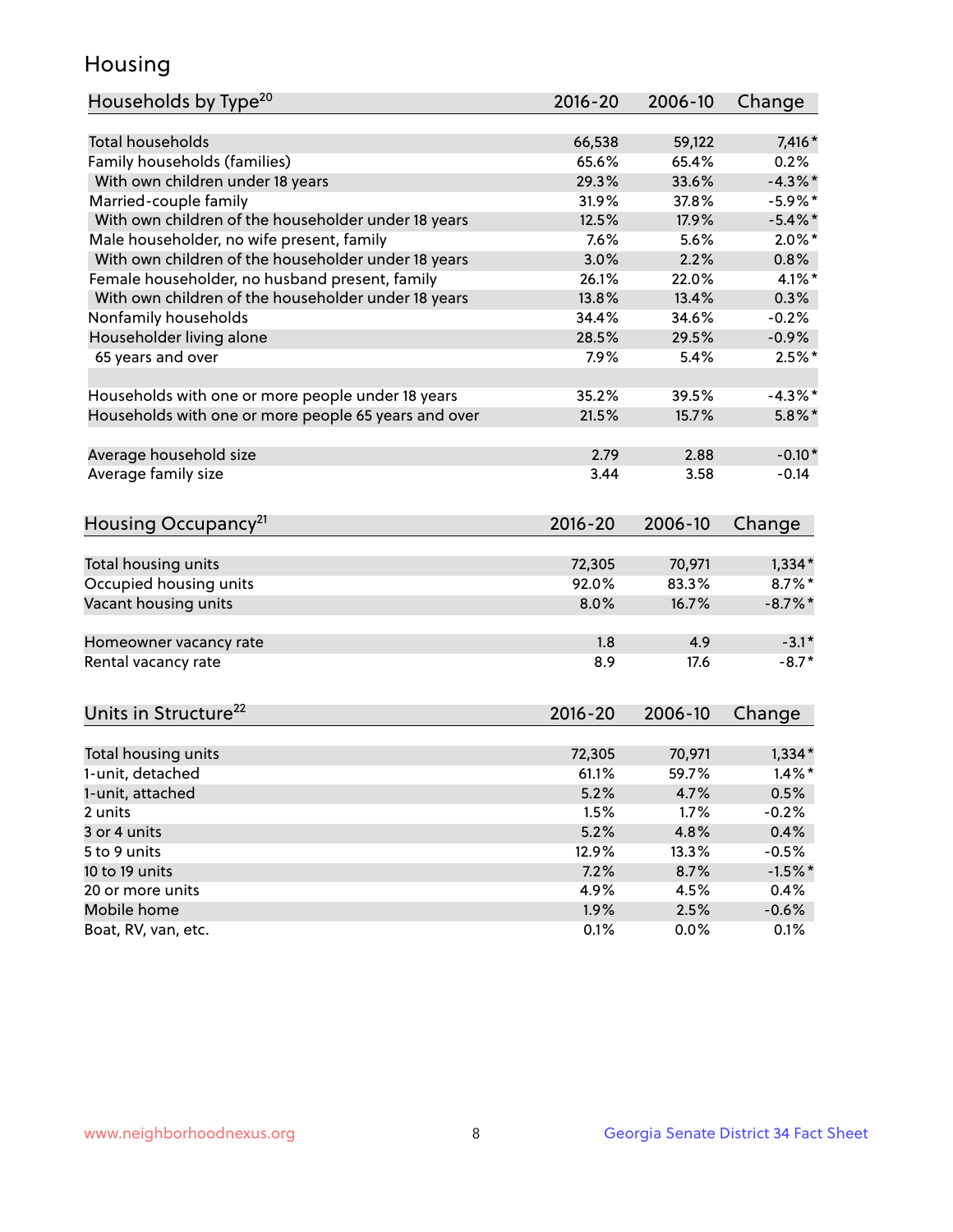## Housing, Continued...

| Year Structure Built <sup>23</sup>             | 2016-20     | 2006-10 | Change      |
|------------------------------------------------|-------------|---------|-------------|
| Total housing units                            | 72,305      | 70,971  | $1,334*$    |
| Built 2014 or later                            | 0.9%        | (X)     | (X)         |
| Built 2010 to 2013                             | 1.2%        | (X)     | (X)         |
| Built 2000 to 2009                             | 16.6%       | 17.4%   | $-0.8%$     |
| Built 1990 to 1999                             | 17.0%       | 14.0%   | $3.0\%$ *   |
| Built 1980 to 1989                             | 21.2%       | 22.4%   | $-1.2%$     |
| Built 1970 to 1979                             | 24.1%       | 22.9%   | 1.1%        |
| Built 1960 to 1969                             | 11.8%       | 15.1%   | $-3.3%$ *   |
| Built 1950 to 1959                             | 5.4%        | 5.5%    | $-0.1%$     |
| Built 1940 to 1949                             | 1.4%        | 1.5%    | $-0.1%$     |
| Built 1939 or earlier                          | 0.5%        | 1.2%    | $-0.7%$     |
| Housing Tenure <sup>24</sup>                   | $2016 - 20$ | 2006-10 | Change      |
| Occupied housing units                         | 66,538      | 59,122  | $7,416*$    |
| Owner-occupied                                 | 46.7%       | 56.2%   | $-9.5%$ *   |
| Renter-occupied                                | 53.3%       | 43.8%   | $9.5%$ *    |
| Average household size of owner-occupied unit  | 2.78        | 2.96    | $-0.18*$    |
| Average household size of renter-occupied unit | 2.79        | 2.78    | 0.01        |
| Residence 1 Year Ago <sup>25</sup>             | 2016-20     | 2006-10 | Change      |
| Population 1 year and over                     | 184,169     | 171,434 | 12,735*     |
| Same house                                     | 83.1%       | 78.5%   | 4.6%*       |
| Different house in the U.S.                    | 16.5%       | 21.0%   | $-4.6\%$ *  |
| Same county                                    | 7.0%        | 10.1%   | $-3.1\%$ *  |
| Different county                               | 9.5%        | 11.0%   | $-1.5%$ *   |
| Same state                                     | 7.2%        | 7.5%    | $-0.3%$     |
| Different state                                | 2.3%        | 3.5%    | $-1.2\%$ *  |
| Abroad                                         | 0.5%        | 0.5%    | $-0.0%$     |
| Value of Housing Unit <sup>26</sup>            | $2016 - 20$ | 2006-10 | Change      |
| Owner-occupied units                           | 31,068      | 33,228  | $-2,160*$   |
| Less than \$50,000                             | 7.6%        | 4.6%    | 3.0%        |
| \$50,000 to \$99,999                           | 27.5%       | 19.0%   | $8.5\%$ *   |
| \$100,000 to \$149,999                         | 23.0%       | 38.3%   | $-15.3\%$ * |
| \$150,000 to \$199,999                         | 17.1%       | 19.2%   | $-2.1%$     |
| \$200,000 to \$299,999                         | 15.6%       | 12.1%   | 3.4%        |
| \$300,000 to \$499,999                         | 8.3%        | 5.7%    | 2.6%        |
| \$500,000 to \$999,999                         | 0.8%        | 1.0%    | $-0.2%$     |
| \$1,000,000 or more                            | 0.1%        | 0.1%    | 0.0%        |
| Median (dollars)                               | 132,944     | 133,163 | $-220$      |
| Mortgage Status <sup>27</sup>                  | $2016 - 20$ | 2006-10 | Change      |
| Owner-occupied units                           | 31,068      | 33,228  | $-2,160*$   |
| Housing units with a mortgage                  | 69.1%       | 81.9%   | $-12.7\%$ * |
| Housing units without a mortgage               | 30.9%       | 18.1%   | 12.7%*      |
|                                                |             |         |             |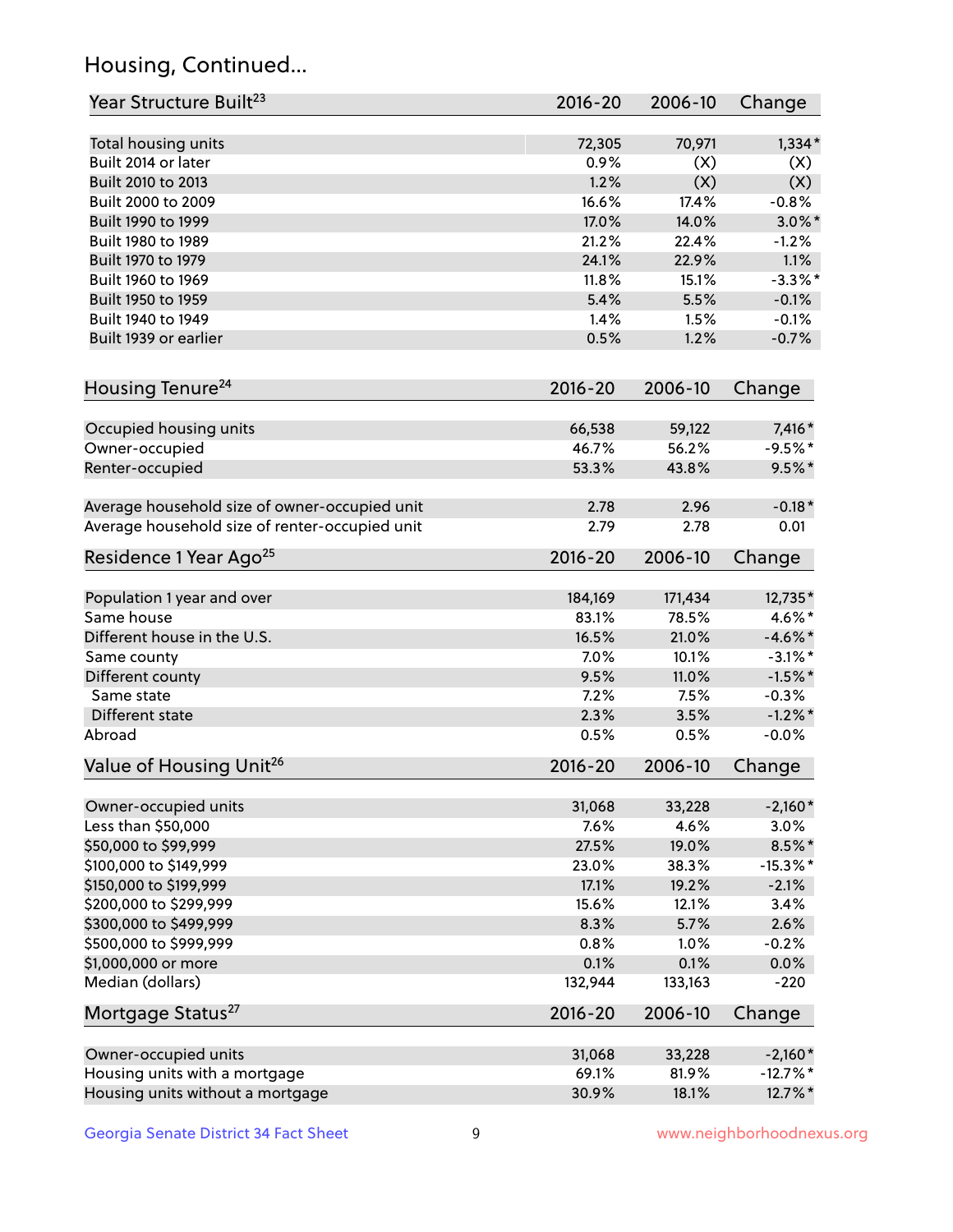## Housing, Continued...

| Selected Monthly Owner Costs <sup>28</sup>                                            | 2016-20     | 2006-10 | Change     |
|---------------------------------------------------------------------------------------|-------------|---------|------------|
| Housing units with a mortgage                                                         | 21,479      | 27,208  | $-5,728*$  |
| Less than \$300                                                                       | 0.3%        | 0.0%    | 0.3%       |
| \$300 to \$499                                                                        | 2.3%        | 1.1%    | 1.2%       |
| \$500 to \$999                                                                        | 29.3%       | 23.3%   | $6.0\%$ *  |
| \$1,000 to \$1,499                                                                    | 42.3%       | 43.0%   | $-0.7%$    |
| \$1,500 to \$1,999                                                                    | 14.8%       | 21.0%   | $-6.2\%$ * |
| \$2,000 to \$2,999                                                                    | 8.9%        | 7.9%    | 1.0%       |
| \$3,000 or more                                                                       | 2.0%        | 3.6%    | $-1.6%$    |
| Median (dollars)                                                                      | 1,188       | 1,293   | $-105*$    |
| Housing units without a mortgage                                                      | 9,588       | 6,020   | $3,568*$   |
| Less than \$150                                                                       | 2.2%        | 2.4%    | $-0.2%$    |
| \$150 to \$249                                                                        | 9.3%        | 15.9%   | $-6.6%$    |
| \$250 to \$349                                                                        | 22.9%       | 26.0%   | $-3.1%$    |
| \$350 to \$499                                                                        | 36.5%       | 30.0%   | 6.5%       |
| \$500 to \$699                                                                        | 20.8%       | 19.6%   | 1.2%       |
| \$700 or more                                                                         | 8.3%        | 6.2%    | 2.2%       |
| Median (dollars)                                                                      | 410         | 372     | $37*$      |
| Selected Monthly Owner Costs as a Percentage of<br>Household Income <sup>29</sup>     | $2016 - 20$ | 2006-10 | Change     |
| Housing units with a mortgage (excluding units where<br>SMOCAPI cannot be computed)   | 21,325      | 27,084  | $-5,759*$  |
| Less than 20.0 percent                                                                | 41.1%       | 30.2%   | 10.9%*     |
| 20.0 to 24.9 percent                                                                  | 17.5%       | 14.3%   | $3.2\%$ *  |
| 25.0 to 29.9 percent                                                                  | 10.3%       | 12.5%   | $-2.3\%$ * |
| 30.0 to 34.9 percent                                                                  | 7.1%        | 9.6%    | $-2.4\%$ * |
| 35.0 percent or more                                                                  | 24.1%       | 33.5%   | $-9.4\%$ * |
| Not computed                                                                          | 155         | 124     | 31         |
| Housing unit without a mortgage (excluding units where<br>SMOCAPI cannot be computed) | 9,475       | 5,963   | $3,512*$   |
| Less than 10.0 percent                                                                | 52.9%       | 48.8%   | 4.2%       |
| 10.0 to 14.9 percent                                                                  | 18.7%       | 19.5%   | $-0.8%$    |
| 15.0 to 19.9 percent                                                                  | 10.3%       | 11.2%   | $-0.8%$    |
| 20.0 to 24.9 percent                                                                  | 7.1%        | 6.2%    | 0.9%       |
| 25.0 to 29.9 percent                                                                  | 2.9%        | 4.9%    | $-2.0%$    |
| 30.0 to 34.9 percent                                                                  | 1.5%        | 2.6%    | $-1.1%$    |
| 35.0 percent or more                                                                  | 6.5%        | 6.8%    | $-0.3%$    |
| Not computed                                                                          | 113         | 57      | 56         |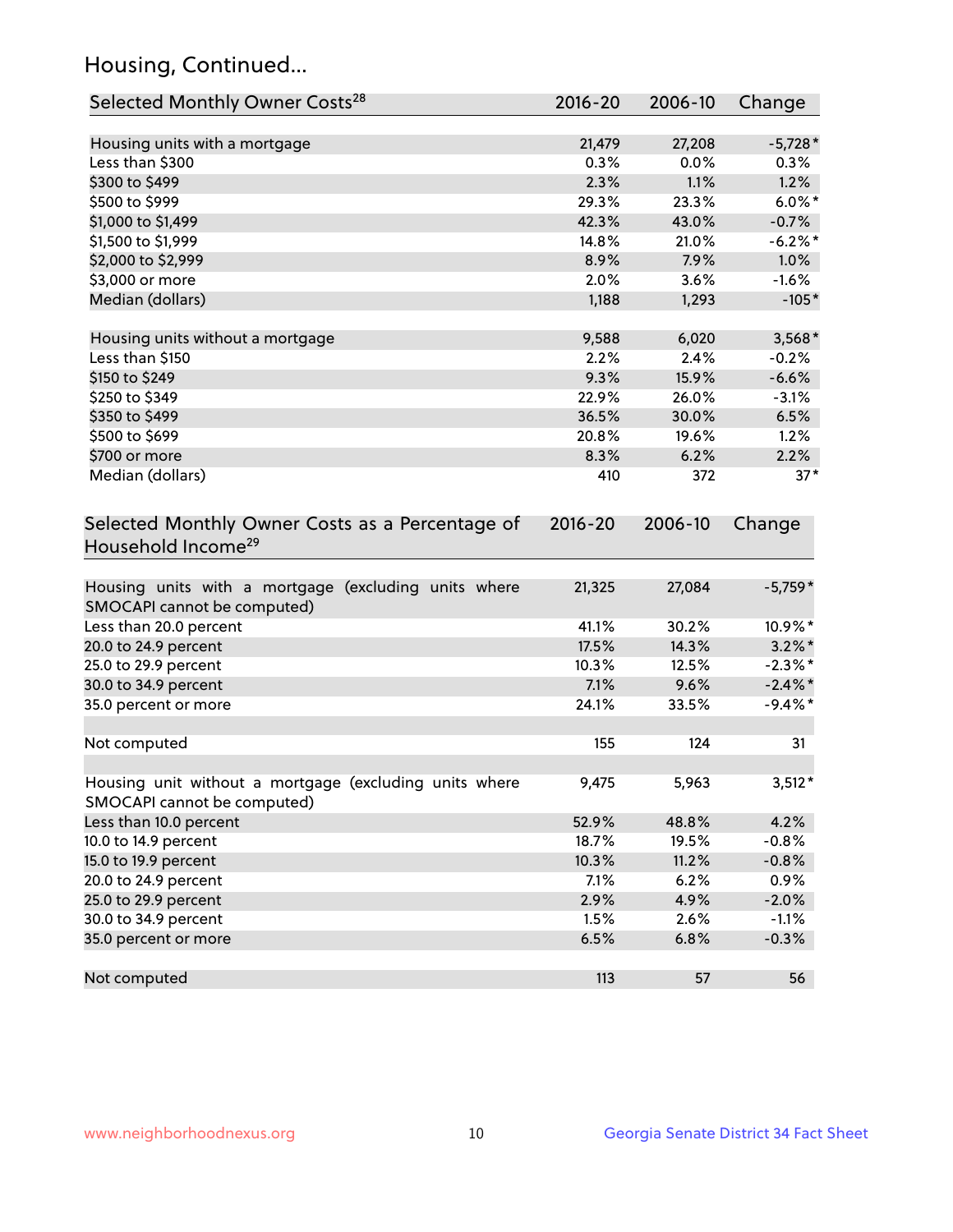## Housing, Continued...

| Gross Rent <sup>30</sup>                                     | 2016-20     | 2006-10     | Change      |
|--------------------------------------------------------------|-------------|-------------|-------------|
|                                                              |             |             |             |
| Occupied units paying rent                                   | 34,594      | 25,275      | $9,319*$    |
| Less than \$200                                              | 0.8%        | 0.3%        | 0.5%        |
| \$200 to \$499                                               | $1.8\%$     | 2.7%        | $-0.9\%$    |
| \$500 to \$749                                               | 9.4%        | 29.8%       | $-20.4\%$ * |
| \$750 to \$999                                               | 37.7%       | 39.4%       | $-1.7%$     |
| \$1,000 to \$1,499                                           | 44.1%       | 24.3%       | 19.9%*      |
| \$1,500 to \$1,999                                           | 5.3%        | 3.0%        | 2.3%        |
| \$2,000 or more                                              | 0.8%        | 0.6%        | 0.3%        |
| Median (dollars)                                             | 1,002       | 947         | $55*$       |
|                                                              |             |             |             |
| No rent paid                                                 | 877         | 619         | 258         |
|                                                              |             |             |             |
| Gross Rent as a Percentage of Household Income <sup>31</sup> | $2016 - 20$ | $2006 - 10$ | Change      |

| 0.000 MONT QD & T ORGONICAGO OF HIS QUONTON MICONING                           |        |        | -------    |
|--------------------------------------------------------------------------------|--------|--------|------------|
|                                                                                |        |        |            |
| Occupied units paying rent (excluding units where GRAPI<br>cannot be computed) | 33,948 | 24,911 | $9,037*$   |
| Less than 15.0 percent                                                         | 11.1%  | 7.6%   | 3.4%       |
| 15.0 to 19.9 percent                                                           | 12.1%  | 10.2%  | 1.9%       |
| 20.0 to 24.9 percent                                                           | 12.5%  | 11.7%  | 0.8%       |
| 25.0 to 29.9 percent                                                           | 11.0%  | 11.8%  | $-0.8%$    |
| 30.0 to 34.9 percent                                                           | 9.5%   | 9.1%   | 0.4%       |
| 35.0 percent or more                                                           | 43.9%  | 49.6%  | $-5.7\%$ * |
|                                                                                |        |        |            |
| Not computed                                                                   | 1,523  | 984    | 540        |
|                                                                                |        |        |            |

### Transportation

| Commuting to Work <sup>32</sup>           | 2016-20 | 2006-10 | Change     |
|-------------------------------------------|---------|---------|------------|
|                                           |         |         |            |
| Workers 16 years and over                 | 84,960  | 76,079  | 8,880*     |
| Car, truck, or van - drove alone          | 73.7%   | 73.8%   | $-0.2%$    |
| Car, truck, or van - carpooled            | 12.5%   | 15.8%   | $-3.3\%$ * |
| Public transportation (excluding taxicab) | 5.1%    | 4.4%    | 0.8%       |
| Walked                                    | 0.8%    | 1.3%    | $-0.5%$    |
| Other means                               | 3.2%    | $2.0\%$ | $1.2\%$ *  |
| Worked at home                            | 4.8%    | 2.6%    | $2.1\%$ *  |
|                                           |         |         |            |
| Mean travel time to work (minutes)        | 32.2    | 30.1    | $2.0*$     |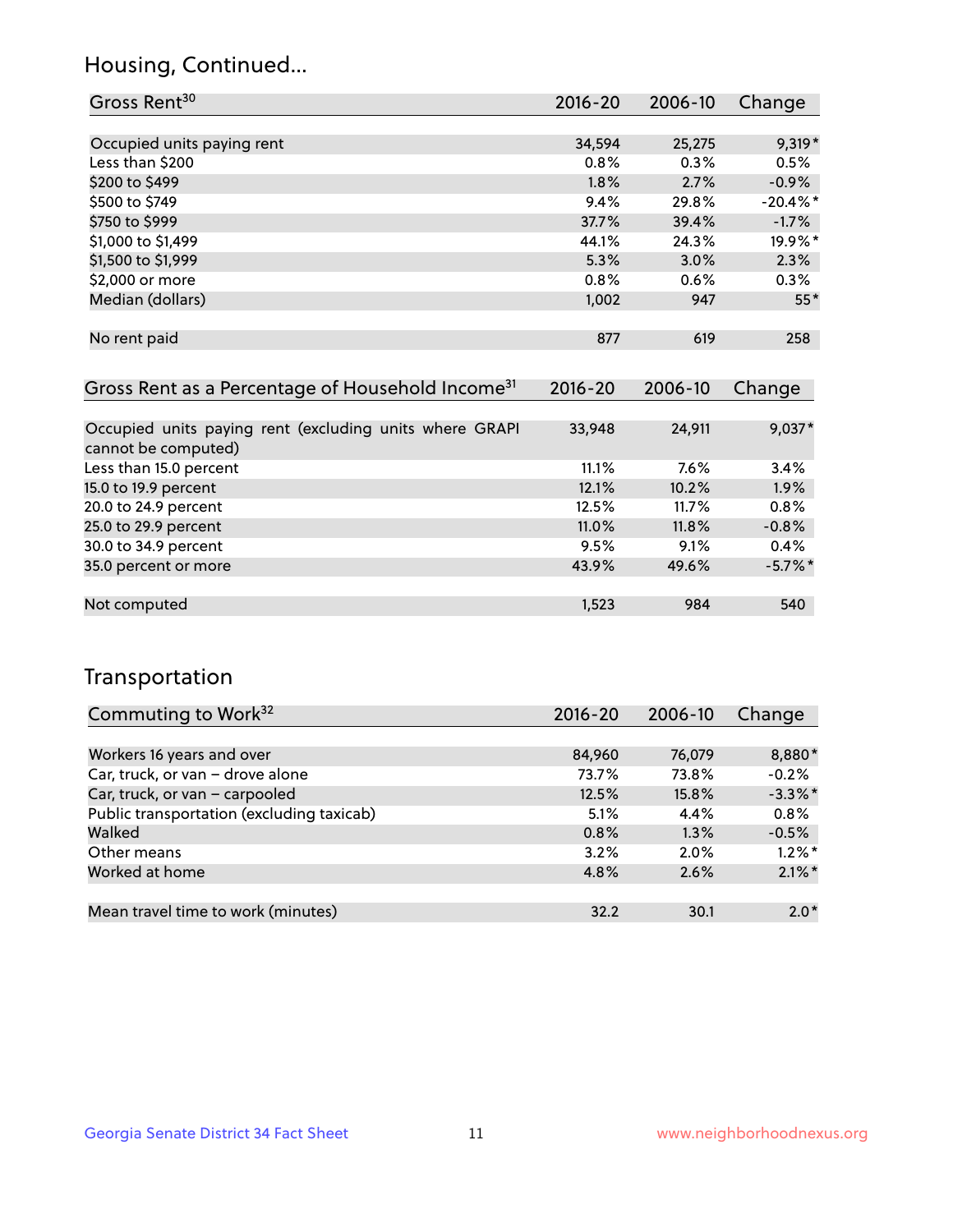## Transportation, Continued...

| Vehicles Available <sup>33</sup> | 2016-20 | 2006-10 | Change   |
|----------------------------------|---------|---------|----------|
|                                  |         |         |          |
| Occupied housing units           | 66,538  | 59.122  | $7,416*$ |
| No vehicles available            | 7.7%    | $8.8\%$ | $-1.1%$  |
| 1 vehicle available              | 41.1%   | 41.4%   | $-0.3%$  |
| 2 vehicles available             | 31.8%   | 33.3%   | $-1.5%$  |
| 3 or more vehicles available     | 19.4%   | 16.6%   | 2.8%     |

#### Health

| Health Insurance coverage <sup>34</sup>                 | 2016-20 |
|---------------------------------------------------------|---------|
|                                                         |         |
| Civilian Noninstitutionalized Population                | 185,893 |
| With health insurance coverage                          | 80.8%   |
| With private health insurance coverage                  | 53.7%   |
| With public health coverage                             | 35.3%   |
| No health insurance coverage                            | 19.2%   |
| Civilian Noninstitutionalized Population Under 19 years | 53,557  |
| No health insurance coverage                            | 11.9%   |
| Civilian Noninstitutionalized Population 19 to 64 years | 113,851 |
| In labor force:                                         | 88,522  |
| Employed:                                               | 82,191  |
| With health insurance coverage                          | 77.9%   |
| With private health insurance coverage                  | 71.8%   |
| With public coverage                                    | 9.4%    |
| No health insurance coverage                            | 22.1%   |
| Unemployed:                                             | 6,331   |
| With health insurance coverage                          | 48.2%   |
| With private health insurance coverage                  | 31.8%   |
| With public coverage                                    | 18.5%   |
| No health insurance coverage                            | 51.8%   |
| Not in labor force:                                     | 25,329  |
| With health insurance coverage                          | 68.9%   |
| With private health insurance coverage                  | 36.8%   |
| With public coverage                                    | 39.7%   |
| No health insurance coverage                            | 31.1%   |